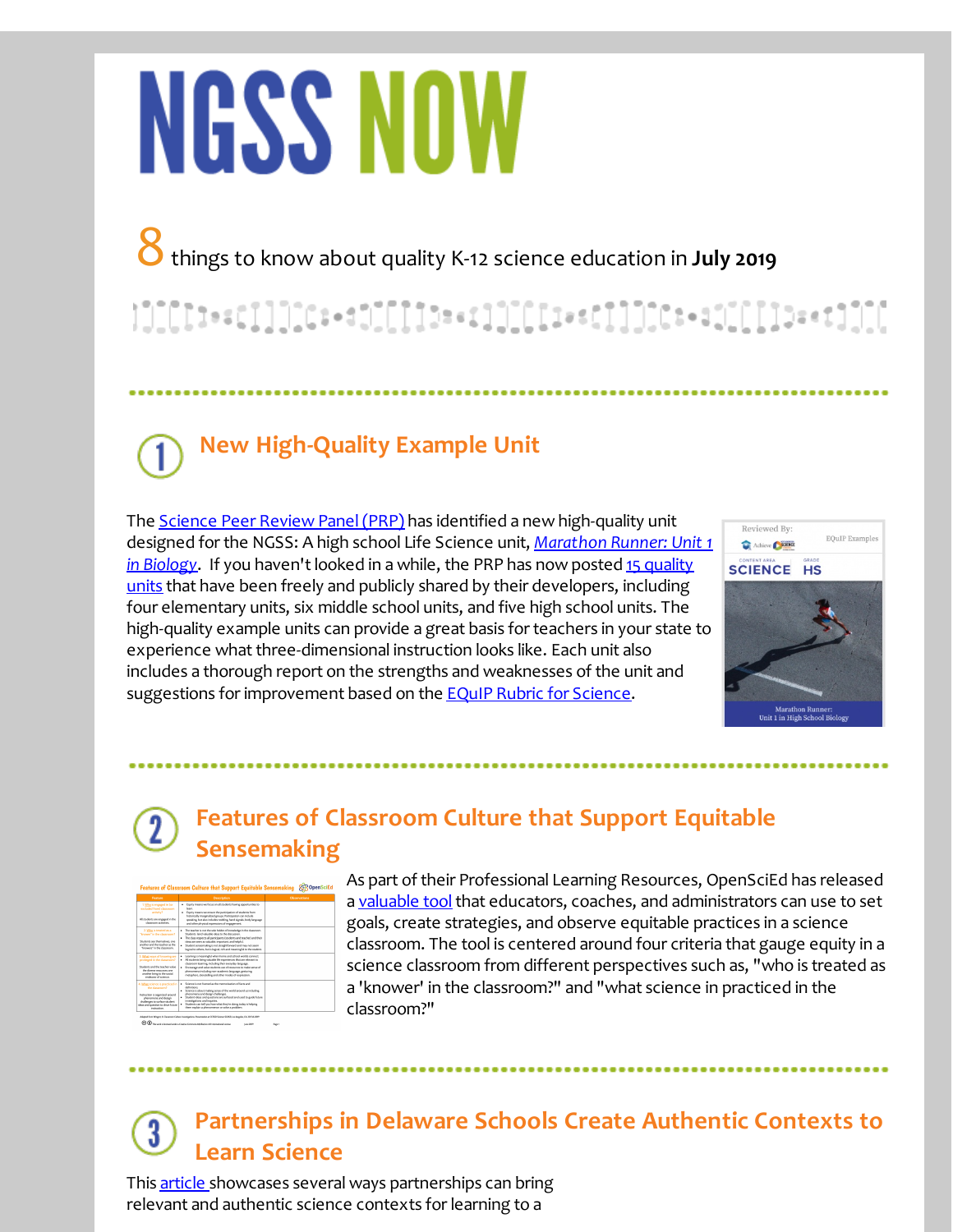science classroom. It tells the story of a district partnering with a **[nonprofit](http://r20.rs6.net/tn.jsp?f=001xK1_CpkS5s_qPnNMeAVx_oTDD8rljGY576HlbhwiBjkA1aF8cGXDW-nM5Ay11zHjxsS-UIU11rw0urhJM6B3jRso5nS4H1QyYcvbNs1YoUknseO3fJYmAe_N4rfhAE_TMLPgM3jitKefqct7PIL3DO7ah39hFfS_2NVjK7d3yDbu6H3fsZ0EE8_Y9sMoER8HJPnPN7bpj0fqd0-OCVXEKg==&c=&ch=)** to bring a focus of authentic and relevant environmental matters to the students, partnering with a higher education institution so teachers could learn about genre-based writing strategies to support students in communicating their science understanding, and giving students the opportunity to interact with an ecologist and herpetologist through the **Skype a [Scientist](http://r20.rs6.net/tn.jsp?f=001xK1_CpkS5s_qPnNMeAVx_oTDD8rljGY576HlbhwiBjkA1aF8cGXDW1K7pa_1Xmr35VciGOUl9f0lyyJ_UivIgPG52bDYYjO3UN4a9Z53KYo4_nDOiDWglu_-wihL4hVrSDw7hz0eAsiug0yuBhohtQlNnHTJOsIPNkOSiyXu92lk3zvDr7SAEg==&c=&ch=)** program. These examples show the power behind districts establishing a network with external partners to secure community support, expertise, and financial assistance for ongoing education needs.



*Image credit: Green Schools National Network*

#### **NGSNavigators Podcast: Meet a 6th Grade Teacher: Gillian Luevano**



In the latest **[NGSNavigators](http://r20.rs6.net/tn.jsp?f=001xK1_CpkS5s_qPnNMeAVx_oTDD8rljGY576HlbhwiBjkA1aF8cGXDW-nM5Ay11zHj8XNwz-p_rKvY3LLtQhFux4gdxBmbHcJuvtXY7UNogxM9_t7c2ViwOIf84G9wcMoxIE37LYwjs1gXSQ8_r7F8ULNf_jnbK1m434du0NPd0iRweO1DVgviYwCVWGl5PokG&c=&ch=) podcast**, a 6th grade science teacher, Gillian Luevano, candidly shares her own journey with implementing the NGSS in her classroom. Gillian shares valuable insights from her struggles with the NGSS, the lessons she's learned along the way, and her strategies for implementation - such as the importance of collaborating with teachers in other disciplines. Gillian also shares valuable resources that she has used in her classroom, along with advice for teachers who are new to the NGSS.

And in case you missed it, our very own Aneesha Badrinarayan discussed three-dimensional science assessment and the Task Annotation Project in Science on the NGSNavigators podcast in late May - make sure to check out her [episode](http://r20.rs6.net/tn.jsp?f=001xK1_CpkS5s_qPnNMeAVx_oTDD8rljGY576HlbhwiBjkA1aF8cGXDW-nM5Ay11zHjirwMzeiE1dzmNq9HDT5Cz7RDVV9K3fv5f4jqoD10B9r8fhu6C7E1Oai6G1X25QdACaI7yONI3msf_l2Bq_wg5WZLWvGc97DoAAp0cFrdiAp54jOPEoVztycnaqFKVjq3&c=&ch=) as well!

#### **STEM Students: Arts Improved Our Soft Skills** 5

This Education Dive [brief](http://r20.rs6.net/tn.jsp?f=001xK1_CpkS5s_qPnNMeAVx_oTDD8rljGY576HlbhwiBjkA1aF8cGXDWzvYIaKTKCA8AY0Soyh2awr0_iS3_pGW2vx711x2u6DbAriuyIKqbFnwc5uneAZ3CBP2NsjkNwI278B-v9nN4XSuNSQBO2Ihkhvu6-hPgGyEs1rjYHdKTDFmxdlm-eLdBxXoa_VeNZ38t3D6x-2c08Ohk9qyT5DSL4psHrptPnHZX3Xl3D2hG-q7e6B4g3UNzTDpxp_ShBkER6hPvMZRlPA=&c=&ch=) emphasizes the importance of STEM classes in developing not just technical knowledge, but also skills such as critical thinking, problem solving, communication, and collaboration that help students become well-rounded candidates to future employers. In a recent summit, students pursuing STEM careers acknowledged the value of soft skills they gained from being involved in the arts - such as acting in plays or working at an



*Image credit: Education Dive*

art gallery. This realization again stresses that educators should not have to choose between teaching STEM and developing soft skills; rather, the two can be incorporated in STEM classrooms in order to help students graduate college and career ready.

#### **New STEM Teaching Tool: Using Science Investigations to Develop Caring Practices for Social-Ecological Systems**

The latest **STEM [Teaching](http://r20.rs6.net/tn.jsp?f=001xK1_CpkS5s_qPnNMeAVx_oTDD8rljGY576HlbhwiBjkA1aF8cGXDW-nM5Ay11zHjaaB0-VRX60YFpiRSAJJH_kvtl6u4HlM_IoUa-xH3-TuCvbNtP3RG3TlqWamlax8i7NNq8-4pHJUzGDLxzrEIDmEwhNp1JwwZ3N23X_tfU296bcm0IV5GsxYhxM2-3XEH&c=&ch=) Tool** focuses on ways to help all learners to be present for other species in